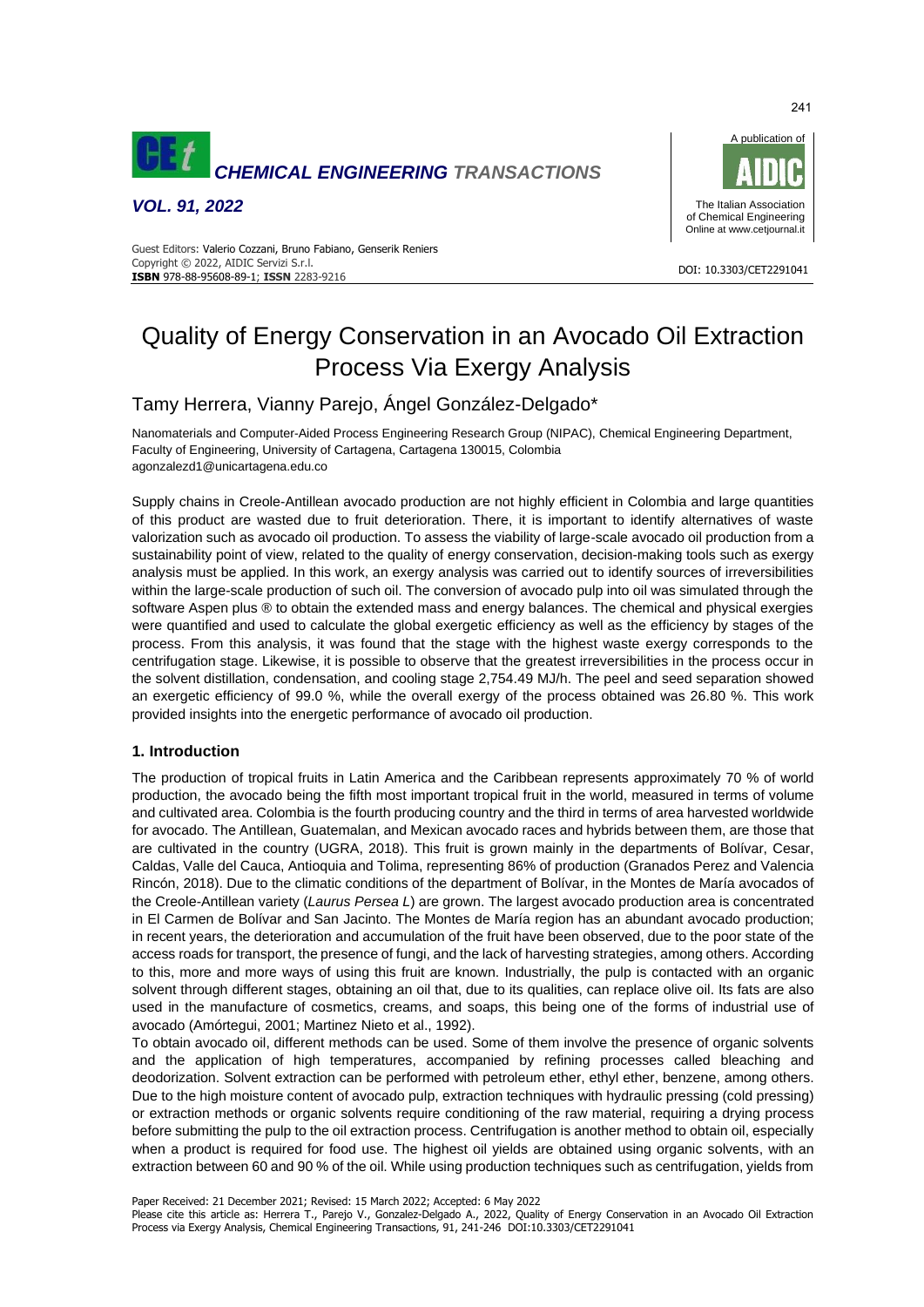30 to 80 % can be obtained (Yepes Betancur et al., 2017). This study seeks to evaluate the Creole-Antillean avocado oil production process (*Laurus Persea L*), taking advantage of the pulp of this fruit grown in the Montes de María region, the conversion of the pulp into oil was simulated in the Aspen plus software. An exergy analysis was performed to identify irreversibilities within the process. In addition, chemical and physical exergies were considered, so that they help in the calculation of the global exergetic efficiency, as well as the efficiency by stages of the process. In the same way, this study aims to find currents that can be used, which allow reducing the losses due to existing exergy. With this work, we want to obtain information about the performance of the process from the energy point of view and propose the improvements that it requires to increase its exergetic efficiency.

## **2. Materials and methods**

The operation was simulated in the Aspen Plus software where the physical exergy values of the streams were obtained considering the composition, pressure, and temperature. The UNIQ-RK model (Uniquac and Redlich-Kwong) was used to simulate the thermodynamic properties of compounds, where the Redlich-Kwong equation of state was used as a model of the vapor phase. Table 1 shows the flowrate, pressure and temperature of main streams of the process.

## **2.1 Process description**

| <b>Streams</b> |                                                                               |        | 16     | 20.    | 23     | 25     |               | -32 |
|----------------|-------------------------------------------------------------------------------|--------|--------|--------|--------|--------|---------------|-----|
| m(t/v)         | 10,605 11,967.36 4,200.00 5,784.74 6,471.05 5,383.62 4,649.57 1,000.67 309.21 |        |        |        |        |        |               |     |
| T(K)           | 298.15 298.15                                                                 | 298.15 | 298.15 | 343.15 | 326.70 | 326.70 | 298.15 298.15 |     |
| P (bar)        |                                                                               |        |        | 0.30   |        |        |               |     |

*Table 1: Main streams process-operating conditions.*

Figure 1 shows the order of the steps described above for the avocado extraction process. For stage 1, the ratio of washing water and sodium hypochlorite avocado disinfection was reported in the literature (Acosta, 2011). 10,605 t/y of avocado feed the operation, which is processed to obtain 1,000.66 t/y of avocado oil, this is achieved through the extraction that requires 3,848.65 t/y of solvent, hexane for this case. Hexane as solvent is easy to recover has selectivity towards neutral lipids and is inexpensive (González et al., 2009). 309.21 t/y of fresh hexane are fed to the process in stream 32, and 109.47 t/y are purged in stream 29 in order to avoid solvent saturation. The process occurs at one atmosphere of pressure; however, the temperature varies in the different stages. The drying stage was set in 70 °C to conserve the properties of the pulp, oil extraction yield obtained was 65.19 % on a dry basis.



*Figure 1: Process flow diagram of Creole-Antillean avocado oil extraction.*

242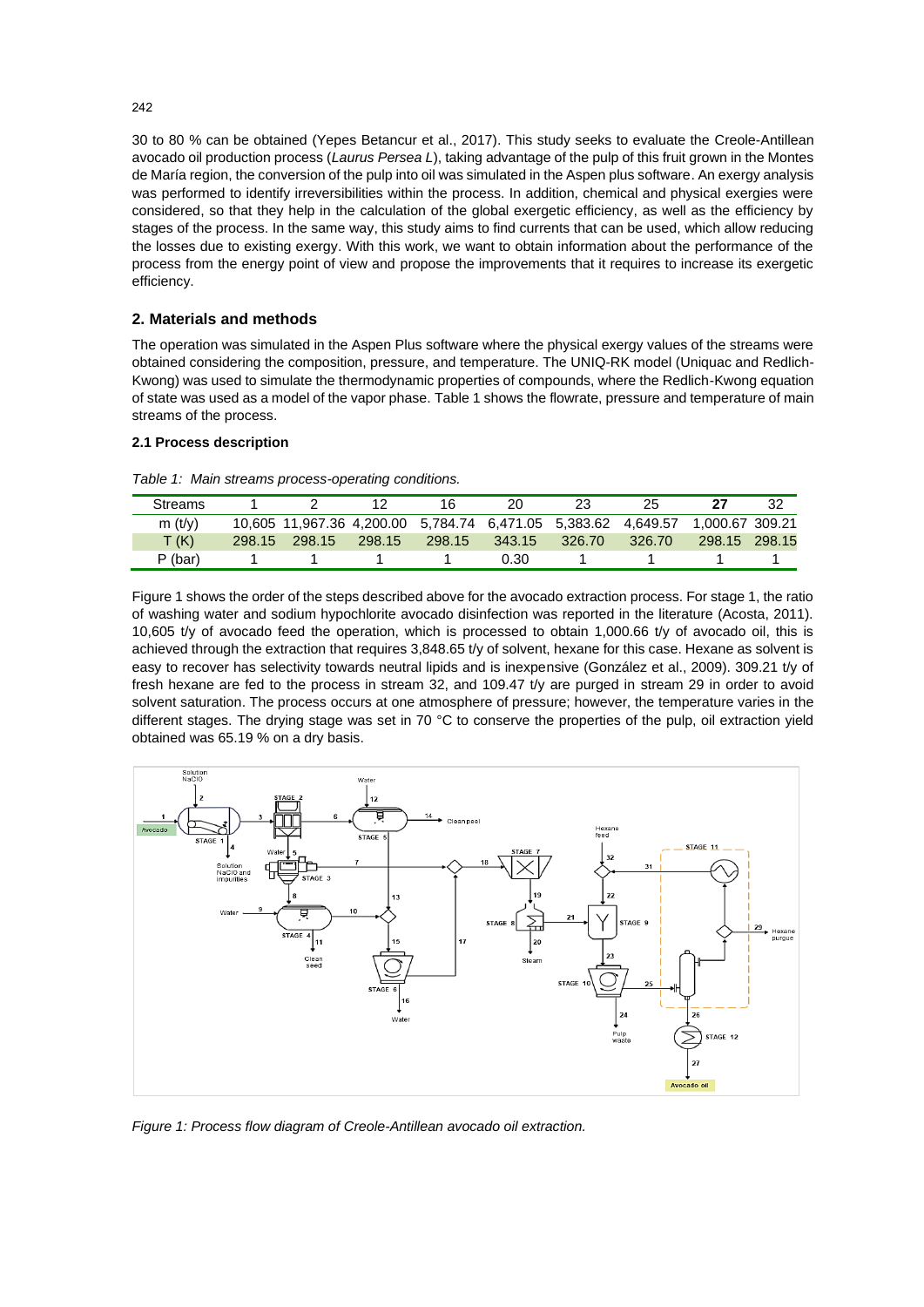For avocado oil production via solvent extraction, there are 8 stages named and described in the table 2. These stages are defined to facilitate the development of the exergetic analysis. According to this, it is possible to observe in one stage two or more conditioning processes of the raw material or unit operations that intervene in the process of extraction avocado oil.

|  | Table 2: Process stages description. |
|--|--------------------------------------|
|  |                                      |

| Stage          | Name                                          | Description                                                                                                                                                                                                                                                                                                                          |
|----------------|-----------------------------------------------|--------------------------------------------------------------------------------------------------------------------------------------------------------------------------------------------------------------------------------------------------------------------------------------------------------------------------------------|
| 1              |                                               | Avocado washing Avocado is washed with a sodium hypochlorite solution to remove impurities.                                                                                                                                                                                                                                          |
| $\overline{2}$ | Peel and seed<br>separation                   | The pulp of the fruit is separated from the skin and seed.                                                                                                                                                                                                                                                                           |
| 3              | Seed washing                                  | This washing is used to remove the pulp remaining in the seed and then can be<br>used as raw material for other processes.                                                                                                                                                                                                           |
| $\overline{4}$ | Peel washing                                  | This washing is used to remove the pulp remaining in peel and then can be used as<br>raw material for another process.                                                                                                                                                                                                               |
| 5              |                                               | Water separation Water from the washing stages is separated by centrifugation.                                                                                                                                                                                                                                                       |
| 6              | Homogenization<br>and drying                  | A uniform paste is formed from the pulp, then the pulp is dehydrated to obtain<br>better results in the extraction.                                                                                                                                                                                                                  |
| 7              | centrifugation                                | Oil extraction and The dehydrated pulp is mixed with hexane (solvent) to obtain the oil. Following that,<br>the mixture is centrifuged to remove suspended solids as pulp waste.                                                                                                                                                     |
| 8              | Distillation,<br>condensation, and<br>cooling | Avocado oil and hexane are separated by a difference in boiling points; part of the<br>solvent is purged, and the rest is recirculated. The temperature reached by oil in the<br>distillation stage is lowered; the storage conditions must be taken care of since high<br>temperatures favours oxidation processes. (Robayo, 2016). |

## **2.2 Exergy analysis**

An exergy analysis makes it possible to quantify the energy quality of a process, in the same way, with this type of analysis modifications can be proposed to make the most of the energy involved in the system or process (Gorozabel-Chata and Carbonell-Morales, 2016). Exergetic analyzes apply the principles of the first and second laws of thermodynamics. The purpose of this type of evaluation is to identify what causes the losses or destruction of the exergy, which allows proposing opportunities for improvement in the processes (Avilés et al., 2020; Li et al., 2019). For the development of the exergetic evaluation, it was necessary to know the properties of the substances that intervene in the avocado oil production process, such as chemical exergies, molecular weights, compositions. Likewise, for currents, it is required to know physical exergies, temperatures, pressures, mass flow, among others. All these values were used in the determination of specific exergies for currents, exergies of residues. The data obtained allow the exergy analysis of the process to be carried out, through which it is possible to determine the irreversibilities in the process and the adjustments that must be made so that the streams and energy losses are used in the avocado oil production process minimal.

| Name                                  | Equation                                                           | Number         |
|---------------------------------------|--------------------------------------------------------------------|----------------|
| Exergy loss                           | $E x_{loss} = Ex_{mass_{net}} + Ex_{heat_{net}} + Ex_{work_{net}}$ |                |
| Exergy by work                        | $E_{x_{work}} = W$                                                 | 2              |
| Exergy by heat                        | $Ex_{heat} = \sum \left(1 - \frac{T_0}{T}\right) Q$                | 3              |
| Exergy by mass                        | $Ex_{mass} = Ex_{ch} + Ex_{nhv}$                                   | $\overline{4}$ |
| Chemical exergy                       | $Ex_{ch} = \Delta G_f^0 + \sum v_j Ex_{ch-j}^0$                    | 5              |
| Chemical exergy of process<br>streams | $EX_{ch-mixture} = \sum y_i Ex_{ch-i} + RT_0 \sum y_i ln y_i$      | 6              |
| Exergy total inputs                   | $E_{x_{total in}} = \sum E_{x_{mass in}} + \sum e_{x_{utility}}$   | 7              |
| <b>Process irreversibilities</b>      | $Ex_{total loss} = Ex_{total in} - \sum Ex_{out products}$         | 8              |
| Unavoidable exergy losses             | $Loss_{ex} = Ex_{total in} - \sum_{\text{Extotal out}}$            | 9              |
| <b>Exergy efficiency</b>              | $\eta_{ex} = 1 - \left(\frac{EX_{loss}}{Ex_{total in}}\right)$     | 10             |

#### *Table 2: Equations used in exergy analysis*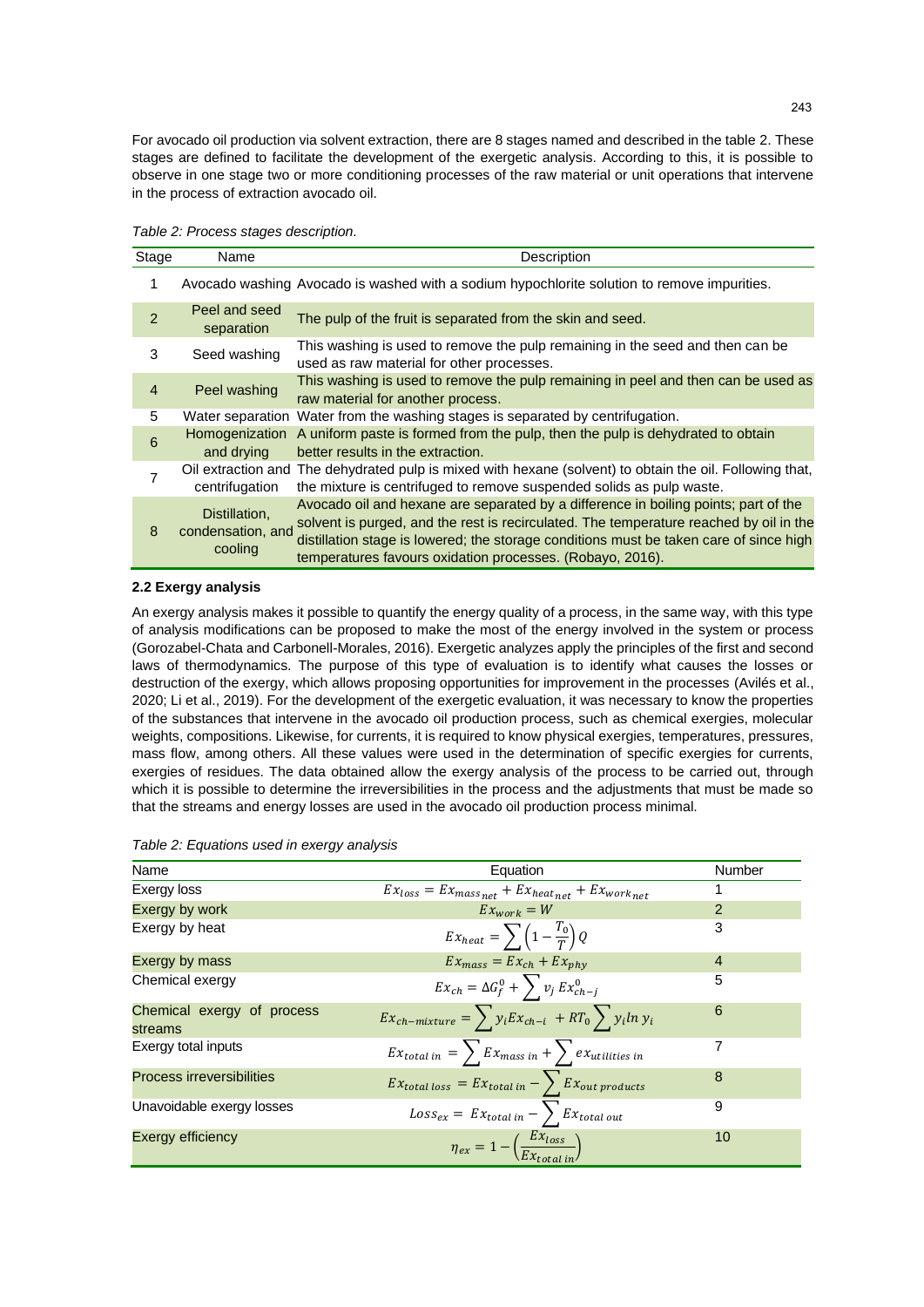## In table 2, the equations used in the development of the exergetic evaluation are shown. Eq. (1) relates the net exergies by transfer of mass, work, and heat. For its part, Eq. (2) refers to work in a system in which there is no change in volume. The exergy related to heat flow involves the Carnot efficiency considering the reference temperature and is defined by Eq. (3). In most processes, the potential and kinetic exergies are neglected, considering for the exergy by mass only the effects of physical and chemical exergies, as shown in Eq. (4) (Jiaa et al., 2017). Eq. (5) is used to determine the chemical exergy of a substance, while Eq. (6) is used to calculate the chemical exergies of a mixture. In the present study, some of the chemical exergies were calculated using the equations and others were obtained from the literature. In Eq. (7), the total input exergy is observed, which associates the mass flows that enter the system with industrial services (Herrera-Rodríguez et al., 2019).

To identify and quantify irreversibilities, Eq. (8) is used. In the processes some losses cannot be recovered, these can be determined using Eq. (9) and are called unavoidable exergy losses, which fulfill the second principle of thermodynamics. The exergy loss is classified as avoidable and unavoidable, which allows determining the recoverable energy potential of the cycle or process. The inevitable loss of exergy must have a minimum potential difference as the driving force, which is given by differences in temperature, pressure, and chemical potential; therefore, the potential difference leads to a loss of exergy, increasing both proportionally (Cheng et al., 2018). Finally, with Eq. (10) it is possible to calculate the exergy efficiency of the process considering the exergy destroyed and the total inputs (Peralta-Ruiz and González-Delgado, 2018). For the oil production process from avocado pulp, exercise analyzes are not reported to allow comparison with the results obtained in the present study. However, in his research, Özilgen reports that avocado oil has approximate exergy of 39.0 MJ/kg (Özilgen, 2018). The maximum useful work produced from the chemical and physical equilibrium of a substance with the environment is known as the chemical exergy of the substance (Ojeda et al., 2009). The chemical exergies of the compounds involved in the process were consulted in the literature or calculated through equation 5 presented above.

## **2.2.1Assumptions**

To develop a successfully perform exergetic evaluation; the considerations were followed during the calculations:

- The reference conditions are 25 °C and 1 atm.
- The process is operated at steady state
- Kinetic and potential exergies flow are neglected taking into account that their magnitudes are not significant compared to physical and chemical exergies (Moreno-Sader et al., 2019).

## **3. Results and discussion**

The material flow corresponds to 10,605.00 ton/y of avocado. Taking into account the process data and the extended mass and energy balances, the exergy for work and heat, the exergetic efficiency, and the irreversibilities were calculated. In drying and distillation, condensation and cooling, there is an exergy by heat shown in table 3.

| Stage number   | Exergy of work (MJ/h) | Exergy of heat (MJ/h) | Unavoidable exergy losses (MJ/h) |
|----------------|-----------------------|-----------------------|----------------------------------|
| $\mathbf{1}$   | 14.40                 | 0.00                  | 17.75                            |
| 2              | 93.60                 | 0.00                  | 84.06                            |
| 3              | 14.40                 | 0.00                  | 16.01                            |
| 4              | 14.40                 | 0.00                  | 15.48                            |
| 5              | 79.20                 | 0.00                  | 70.41                            |
| 6              | 378.00                | 219.70                | 54.61                            |
| $\overline{7}$ | 414.00                | 0.00                  | 419.83                           |
| 8              | 2,181.60              | 38.32                 | 2,213.57                         |

*Table 3: Exergy for work and heat calculated for the stages.*

The exergy per work was calculated using the power of the equipment selected for the process and applying equation number 2 from table 2; For exergy by heat, the duty obtained by the simulation was used and the calculation was developed with equation 2 from the same source. Unavoidable exergy losses were calculated using equation 9, the greatest losses occur in the distillation, condensation, and cooling stage, where the operating pressure is close to 1 bar, however, a notable change in temperature occurs. In the drying, distillation, condensation, and cooling stage there are inevitable losses attributed to temperature increase and operation pressure variation concerning the reference state. For the others stages it is necessary to consider the difference in chemical potential in unavoidable exergy losses. The generation of entropy in a process causes losses of

244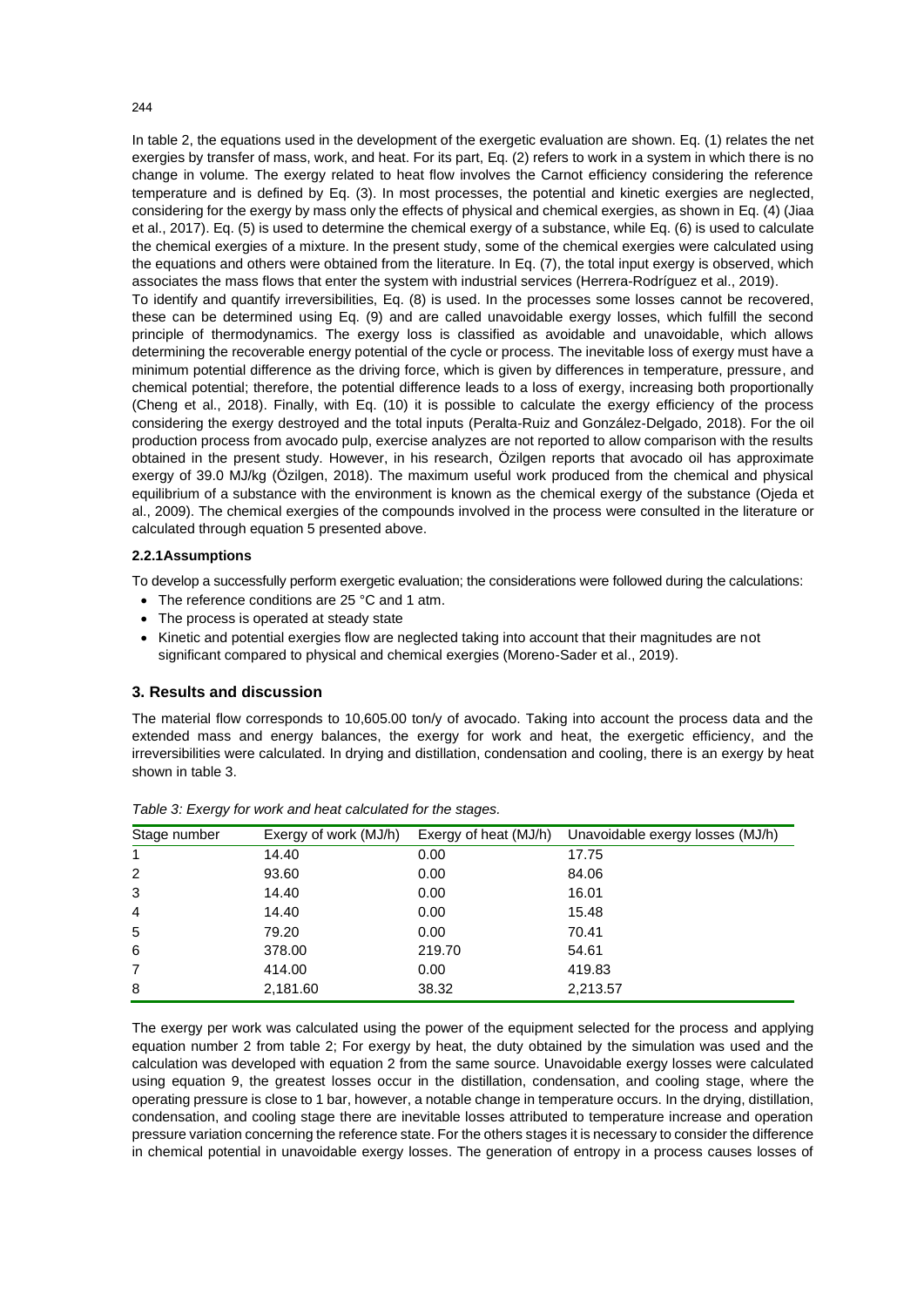exergy due to its irreversibility (Mugi and Chandramohan, 2021). For this reason, it is necessary to specify the reference environment with variables such as temperature, pressure, and chemical composition.



Figure 2: A) Process results for each stage and B) Total process parameters.

The study of process stages is observed in figure 2A, where the highest exergy of residues occurs in the centrifugation stage, due to the amount of pulp residue that comes out of the process, which contains water, solvent, protein, ash, and a low portion of lipids. On the other hand, the greatest irreversibilities occur in the distillation, condensation, and cooling stage, given by a big amount of services input exergy. This stage shows a percentage of exergetic efficiency of 88.5 %, similar to homogenization and drying at 88.3 %. The lowest exergetic efficiency was peel washing (stage 4) 40.0% and seed washing (stage 3) 66.3 %, attributable to the waste amount that came out from these stages. The stages with the highest exergy efficiency were peel and seed separation (stage 2) 99.0 % and avocado washing (stage 1) 98.4 %; these stages presented minor irreversibilities, associated with the destruction of exergy given by the entropy generated caused by the operation of the equipment of the stages. Total process irreversibilities are in order of 10,047.79 MJ/h and the overall process efficiency is 26.80 % as shown in figure 2B, this efficiency is signally lower than reported for crude palm oil production (Martínez et al., 2016) whose overall exergetic efficiency is 59% and drying the most efficient step. These results can be associated mostly with a large amount of waste all over the process, also to factors such as the difference in raw material type, product quantity exploited from the raw material, the extraction process, the equipment used, as well as the energy requirements and industrial services.

The exergy by industrial services has the highest contributions from the distillation, condensation, and cooling stage around 64 % of the total, therefore the process requires a total of 3,447.62 MJ/h. The energetic cost of the process could decrease taking advantage of the heat currents diffused to the environment; For this, it is necessary to carry out an energetic integration as an additional tool that allows optimizing the use of thermal energy and in turn, reducing this expense. The exergy due to residues can be significantly reduced if the seed, peel, and pulp waste are taken advantage of; besides, it could contribute to process overall exergetic efficiency increase.

## **4. Conclusions**

The exergetic analysis of the process of obtaining avocado oil with solvent was performed, in which the critical stages with high irreversibilities, consumption of industrial services, and inevitable losses of exergy were identified. This type of analysis is useful to determine an evaluation of the performance of the process, by determining the location, type, and real size of waste and losses, contributing to the objective of more efficient use of energy, providing the possibility of designing more efficient thermal systems by reducing existing sources of inefficiency. For the transformation of 10,605 t/y of avocado into 1,000.66 t/y of avocado oil, it was obtained that distillation, condensation, and cooling stage identified the largest unavoidable exergy losses, also showing high destroyed exergy. The highest exergy of residues was evidenced in the centrifugation stage also in seed and peel washing. The global efficiency of the process was 26.80%. An energy integration is recommended to take advantage of the exchange network and reduce energy expenditure.

### **Acknowledgments**

Authors thank to University of Cartagena, the Colombian National Planning Department and the Colombian Ministry of Science, Technology and Innovation (MINCIENCIAS) for the supply of equipment and software necessary to conclude successfully this work via Project BPIN Code 2020000100325.